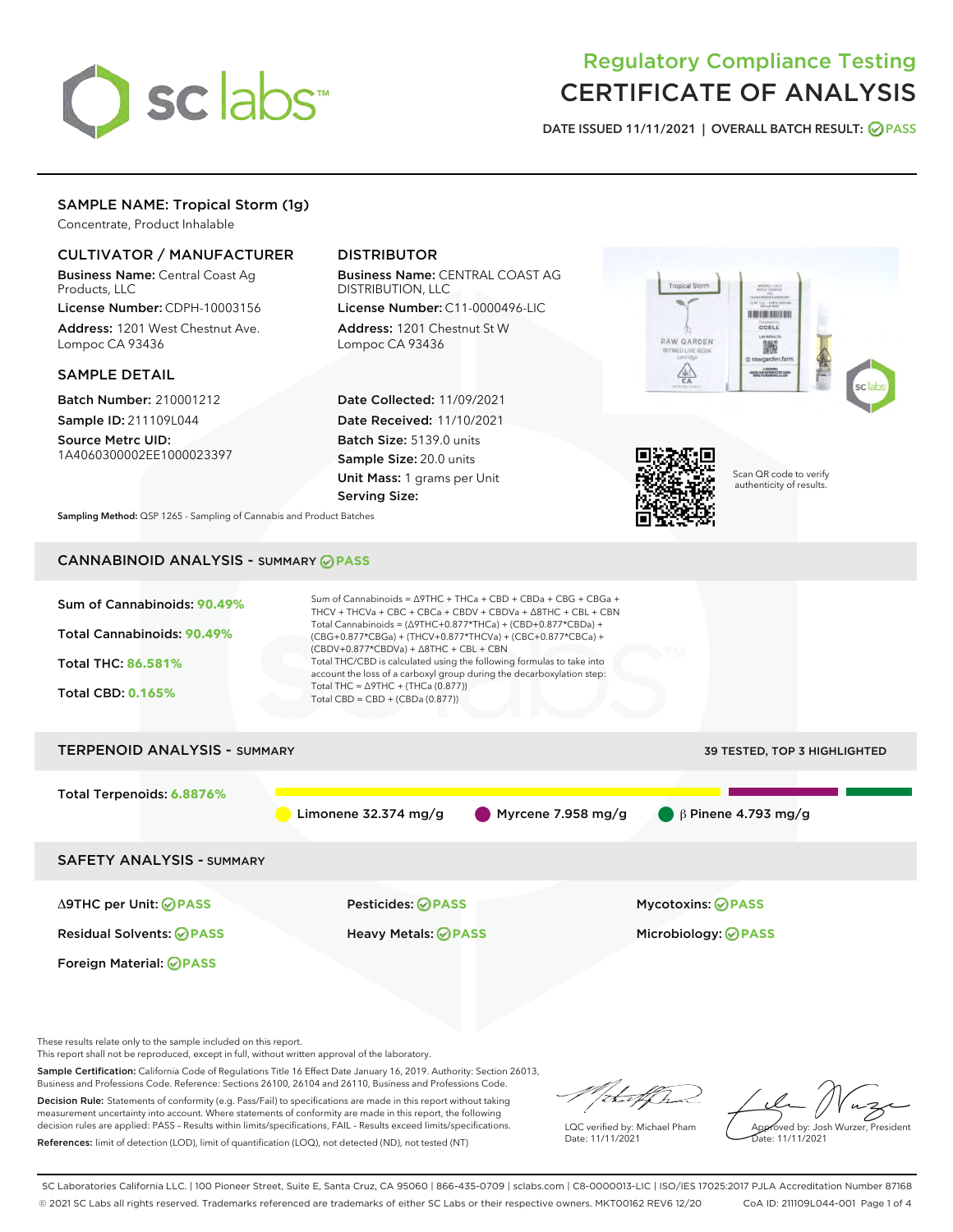



TROPICAL STORM (1G) | DATE ISSUED 11/11/2021 | OVERALL BATCH RESULT: **● PASS** 

### CANNABINOID TEST RESULTS - 11/11/2021 2 PASS

Tested by high-performance liquid chromatography with diode-array detection (HPLC-DAD). **Method:** QSP 1157 - Analysis of Cannabinoids by HPLC-DAD

#### TOTAL CANNABINOIDS: **90.49%**

Total Cannabinoids (Total THC) + (Total CBD) + (Total CBG) + (Total THCV) + (Total CBC) + (Total CBDV) + ∆8THC + CBL + CBN

TOTAL THC: **86.581%** Total THC (∆9THC+0.877\*THCa)

TOTAL CBD: **0.165%**

Total CBD (CBD+0.877\*CBDa)

TOTAL CBG: 2.508% Total CBG (CBG+0.877\*CBGa)

TOTAL THCV: 0.72% Total THCV (THCV+0.877\*THCVa)

TOTAL CBC: ND Total CBC (CBC+0.877\*CBCa)

TOTAL CBDV: ND Total CBDV (CBDV+0.877\*CBDVa)

| <b>COMPOUND</b>            | LOD/LOQ<br>(mg/g) | <b>MEASUREMENT</b><br><b>UNCERTAINTY</b><br>(mg/g) | <b>RESULT</b><br>(mg/g) | <b>RESULT</b><br>(%) |
|----------------------------|-------------------|----------------------------------------------------|-------------------------|----------------------|
| <b>A9THC</b>               | 0.06 / 0.26       | ±29.784                                            | 865.81                  | 86.581               |
| <b>CBG</b>                 | 0.06 / 0.19       | ±0.988                                             | 25.08                   | 2.508                |
| <b>THCV</b>                | 0.1 / 0.2         | ±0.36                                              | 7.2                     | 0.72                 |
| $\triangle$ 8THC           | 0.1/0.4           | ±0.22                                              | 2.7                     | 0.27                 |
| <b>CBN</b>                 | 0.1/0.3           | ±0.16                                              | 2.5                     | 0.25                 |
| <b>CBD</b>                 | 0.07/0.29         | ±0.076                                             | 1.65                    | 0.165                |
| <b>THCa</b>                | 0.05/0.14         | N/A                                                | <b>ND</b>               | <b>ND</b>            |
| <b>THCVa</b>               | 0.07/0.20         | N/A                                                | <b>ND</b>               | <b>ND</b>            |
| <b>CBDa</b>                | 0.02/0.19         | N/A                                                | <b>ND</b>               | <b>ND</b>            |
| <b>CBDV</b>                | 0.04 / 0.15       | N/A                                                | <b>ND</b>               | <b>ND</b>            |
| <b>CBDVa</b>               | 0.03/0.53         | N/A                                                | <b>ND</b>               | <b>ND</b>            |
| <b>CBGa</b>                | 0.1 / 0.2         | N/A                                                | <b>ND</b>               | <b>ND</b>            |
| <b>CBL</b>                 | 0.06 / 0.24       | N/A                                                | <b>ND</b>               | <b>ND</b>            |
| <b>CBC</b>                 | 0.2 / 0.5         | N/A                                                | <b>ND</b>               | <b>ND</b>            |
| <b>CBCa</b>                | 0.07/0.28         | N/A                                                | <b>ND</b>               | <b>ND</b>            |
| <b>SUM OF CANNABINOIDS</b> |                   |                                                    | 904.9 mg/g              | 90.49%               |

#### **UNIT MASS: 1 grams per Unit**

| ∆9THC per Unit                         | 1120 per-package limit | 865.81 mg/unit | <b>PASS</b> |
|----------------------------------------|------------------------|----------------|-------------|
| <b>Total THC per Unit</b>              |                        | 865.81 mg/unit |             |
| <b>CBD per Unit</b>                    |                        | $1.65$ mg/unit |             |
| <b>Total CBD per Unit</b>              |                        | $1.65$ mg/unit |             |
| <b>Sum of Cannabinoids</b><br>per Unit |                        | 904.9 mg/unit  |             |
| <b>Total Cannabinoids</b><br>per Unit  |                        | 904.9 mg/unit  |             |

| <b>COMPOUND</b>         | LOD/LOQ<br>(mg/g) | <b>MEASUREMENT</b><br><b>UNCERTAINTY</b><br>(mg/g) | <b>RESULT</b><br>(mg/g)                         | <b>RESULT</b><br>(%) |
|-------------------------|-------------------|----------------------------------------------------|-------------------------------------------------|----------------------|
| Limonene                | 0.005 / 0.016     | ±0.4629                                            | 32.374                                          | 3.2374               |
| <b>Myrcene</b>          | 0.008 / 0.025     | ±0.1027                                            | 7.958                                           | 0.7958               |
| $\beta$ Pinene          | 0.004 / 0.014     | ±0.0551                                            | 4.793                                           | 0.4793               |
| $\beta$ Caryophyllene   | 0.004 / 0.012     | ±0.1659                                            | 4.661                                           | 0.4661               |
| $\alpha$ Pinene         | 0.005 / 0.017     | ±0.0374                                            | 4.344                                           | 0.4344               |
| Ocimene                 | 0.011/0.038       | ±0.1127                                            | 3.511                                           | 0.3511               |
| Linalool                | 0.009 / 0.032     | ±0.1174                                            | 3.090                                           | 0.3090               |
| Terpinolene             | 0.008 / 0.026     | ±0.0627                                            | 3.058                                           | 0.3058               |
| Fenchol                 | 0.010 / 0.034     | ±0.0446                                            | 1.152                                           | 0.1152               |
| $\alpha$ Humulene       | 0.009 / 0.029     | ±0.0335                                            | 1.044                                           | 0.1044               |
| Camphene                | 0.005 / 0.015     | ±0.0066                                            | 0.575                                           | 0.0575               |
| <b>Terpineol</b>        | 0.016 / 0.055     | ±0.0345                                            | 0.562                                           | 0.0562               |
| Valencene               | 0.009 / 0.030     | ±0.0242                                            | 0.351                                           | 0.0351               |
| trans-ß-Farnesene       | 0.008 / 0.025     | ±0.0113                                            | 0.318                                           | 0.0318               |
| $\alpha$ Phellandrene   | 0.006 / 0.020     | ±0.0026                                            | 0.190                                           | 0.0190               |
| Fenchone                | 0.009 / 0.028     | ±0.0046                                            | 0.158                                           | 0.0158               |
| <b>Borneol</b>          | 0.005 / 0.016     | ±0.0063                                            | 0.150                                           | 0.0150               |
| 3 Carene                | 0.005 / 0.018     | ±0.0019                                            | 0.136                                           | 0.0136               |
| $\alpha$ Terpinene      | 0.005 / 0.017     | ±0.0018                                            | 0.123                                           | 0.0123               |
| $\gamma$ Terpinene      | 0.006 / 0.018     | ±0.0013                                            | 0.075                                           | 0.0075               |
| Nerolidol               | 0.009 / 0.028     | ±0.0042                                            | 0.066                                           | 0.0066               |
| Guaiol                  | 0.009 / 0.030     | ±0.0022                                            | 0.046                                           | 0.0046               |
| $\alpha$ Bisabolol      | 0.008 / 0.026     | ±0.0019                                            | 0.036                                           | 0.0036               |
| p-Cymene                | 0.005 / 0.016     | ±0.0008                                            | 0.028                                           | 0.0028               |
| Eucalyptol              | 0.006 / 0.018     | ±0.0006                                            | 0.025                                           | 0.0025               |
| Sabinene Hydrate        | 0.006 / 0.022     | ±0.0010                                            | 0.025                                           | 0.0025               |
| Citronellol             | 0.003 / 0.010     | ±0.0008                                            | 0.017                                           | 0.0017               |
| Geraniol                | 0.002 / 0.007     | ±0.0004                                            | 0.010                                           | 0.0010               |
| Sabinene                | 0.004 / 0.014     | N/A                                                | <loq< th=""><th><loq< th=""></loq<></th></loq<> | <loq< th=""></loq<>  |
| Nerol                   | 0.003 / 0.011     | N/A                                                | <loq< th=""><th><loq< th=""></loq<></th></loq<> | <loq< th=""></loq<>  |
| Caryophyllene<br>Oxide  | 0.010 / 0.033     | N/A                                                | <loq< th=""><th><loq< th=""></loq<></th></loq<> | <loq< th=""></loq<>  |
| (-)-Isopulegol          | 0.005 / 0.016     | N/A                                                | ND                                              | ND                   |
| Camphor                 | 0.006 / 0.019     | N/A                                                | ND                                              | ND                   |
| Isoborneol              | 0.004 / 0.012     | N/A                                                | ND                                              | ND                   |
| Menthol                 | 0.008 / 0.025     | N/A                                                | ND                                              | ND                   |
| $R-(+)$ -Pulegone       | 0.003 / 0.011     | N/A                                                | ND                                              | ND                   |
| <b>Geranyl Acetate</b>  | 0.004 / 0.014     | N/A                                                | ND                                              | ND                   |
| $\alpha$ Cedrene        | 0.005 / 0.016     | N/A                                                | ND                                              | ND                   |
| Cedrol                  | 0.008 / 0.027     | N/A                                                | ND                                              | ND                   |
| <b>TOTAL TERPENOIDS</b> |                   |                                                    | 68.876 mg/g                                     | 6.8876%              |

SC Laboratories California LLC. | 100 Pioneer Street, Suite E, Santa Cruz, CA 95060 | 866-435-0709 | sclabs.com | C8-0000013-LIC | ISO/IES 17025:2017 PJLA Accreditation Number 87168 © 2021 SC Labs all rights reserved. Trademarks referenced are trademarks of either SC Labs or their respective owners. MKT00162 REV6 12/20 CoA ID: 211109L044-001 Page 2 of 4

# TERPENOID TEST RESULTS - 11/11/2021

Terpene analysis utilizing gas chromatography-flame ionization detection (GC-FID). **Method:** QSP 1192 - Analysis of Terpenoids by GC-FID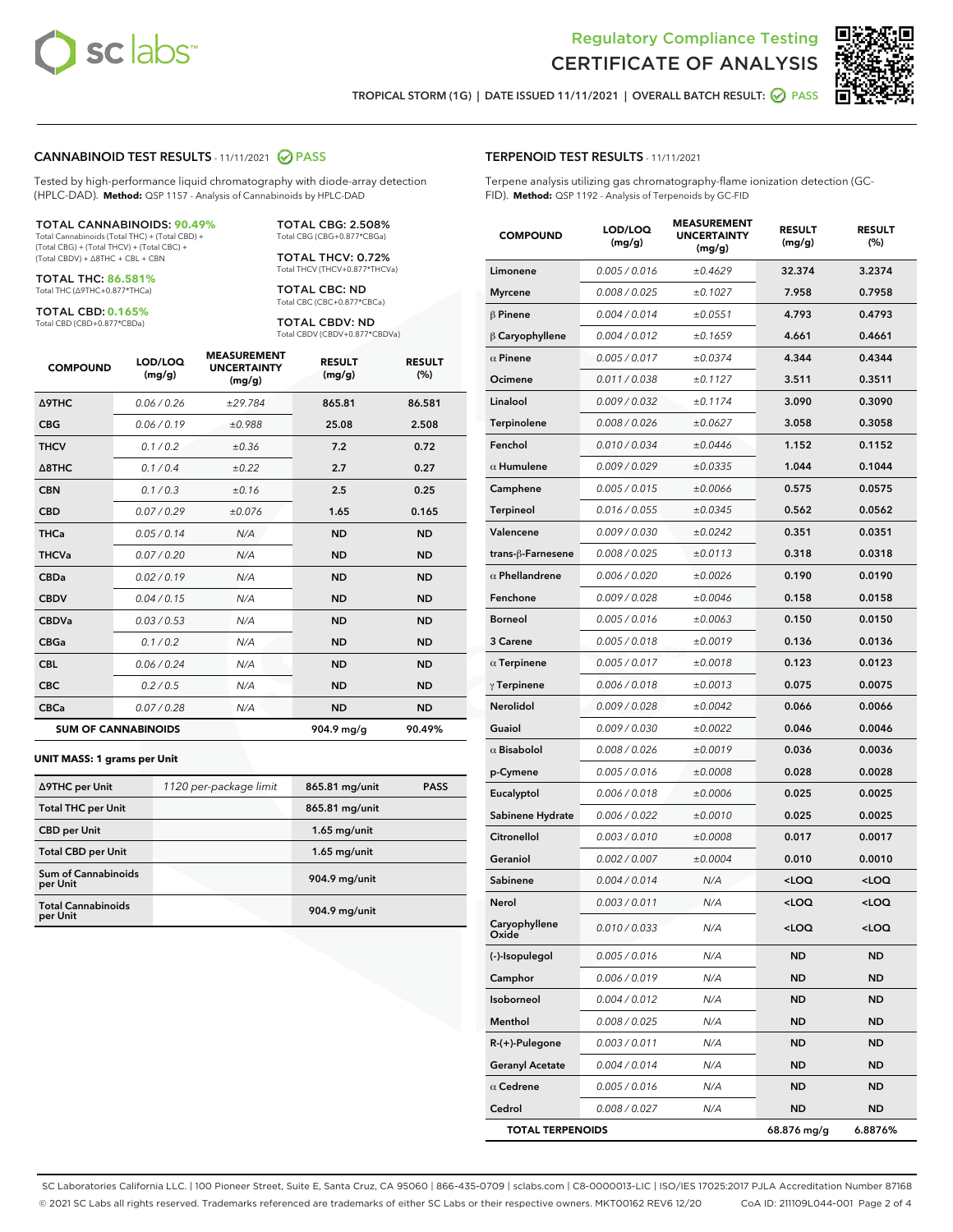



TROPICAL STORM (1G) | DATE ISSUED 11/11/2021 | OVERALL BATCH RESULT: @ PASS

# CATEGORY 1 PESTICIDE TEST RESULTS - 11/11/2021 2 PASS

Pesticide and plant growth regulator analysis utilizing high-performance liquid chromatography-mass spectrometry (HPLC-MS) or gas chromatography-mass spectrometry (GC-MS). \*GC-MS utilized where indicated. **Method:** QSP 1212 - Analysis of Pesticides and Mycotoxins by LC-MS or QSP 1213 - Analysis of Pesticides by GC-MS

| <b>COMPOUND</b>             | LOD/LOQ<br>$(\mu g/g)$ | <b>ACTION</b><br><b>LIMIT</b><br>$(\mu q/q)$ | <b>MEASUREMENT</b><br><b>UNCERTAINTY</b><br>$(\mu g/g)$ | <b>RESULT</b><br>$(\mu g/g)$ | <b>RESULT</b> |
|-----------------------------|------------------------|----------------------------------------------|---------------------------------------------------------|------------------------------|---------------|
| Aldicarb                    | 0.03 / 0.08            | $\ge$ LOD                                    | N/A                                                     | <b>ND</b>                    | <b>PASS</b>   |
| Carbofuran                  | 0.02 / 0.05            | $\ge$ LOD                                    | N/A                                                     | <b>ND</b>                    | <b>PASS</b>   |
| Chlordane*                  | 0.03 / 0.08            | $\ge$ LOD                                    | N/A                                                     | <b>ND</b>                    | <b>PASS</b>   |
| Chlorfenapyr*               | 0.03/0.10              | $\ge$ LOD                                    | N/A                                                     | <b>ND</b>                    | <b>PASS</b>   |
| Chlorpyrifos                | 0.02 / 0.06            | $\ge$ LOD                                    | N/A                                                     | <b>ND</b>                    | <b>PASS</b>   |
| Coumaphos                   | 0.02 / 0.07            | $\ge$ LOD                                    | N/A                                                     | <b>ND</b>                    | <b>PASS</b>   |
| Daminozide                  | 0.02 / 0.07            | $\ge$ LOD                                    | N/A                                                     | <b>ND</b>                    | <b>PASS</b>   |
| <b>DDVP</b><br>(Dichlorvos) | 0.03/0.09              | $\ge$ LOD                                    | N/A                                                     | <b>ND</b>                    | <b>PASS</b>   |
| Dimethoate                  | 0.03 / 0.08            | $\ge$ LOD                                    | N/A                                                     | <b>ND</b>                    | <b>PASS</b>   |
| Ethoprop(hos)               | 0.03/0.10              | $\ge$ LOD                                    | N/A                                                     | <b>ND</b>                    | <b>PASS</b>   |
| Etofenprox                  | 0.02/0.06              | $>$ LOD                                      | N/A                                                     | <b>ND</b>                    | <b>PASS</b>   |
| Fenoxycarb                  | 0.03 / 0.08            | $\ge$ LOD                                    | N/A                                                     | <b>ND</b>                    | <b>PASS</b>   |
| Fipronil                    | 0.03/0.08              | $>$ LOD                                      | N/A                                                     | <b>ND</b>                    | <b>PASS</b>   |
| Imazalil                    | 0.02 / 0.06            | $\ge$ LOD                                    | N/A                                                     | <b>ND</b>                    | <b>PASS</b>   |
| Methiocarb                  | 0.02 / 0.07            | $\ge$ LOD                                    | N/A                                                     | <b>ND</b>                    | <b>PASS</b>   |
| Methyl<br>parathion         | 0.03/0.10              | $>$ LOD                                      | N/A                                                     | <b>ND</b>                    | <b>PASS</b>   |
| <b>Mevinphos</b>            | 0.03/0.09              | $>$ LOD                                      | N/A                                                     | <b>ND</b>                    | <b>PASS</b>   |
| Paclobutrazol               | 0.02 / 0.05            | $>$ LOD                                      | N/A                                                     | <b>ND</b>                    | <b>PASS</b>   |
| Propoxur                    | 0.03/0.09              | $\ge$ LOD                                    | N/A                                                     | <b>ND</b>                    | <b>PASS</b>   |
| Spiroxamine                 | 0.03 / 0.08            | $\ge$ LOD                                    | N/A                                                     | <b>ND</b>                    | <b>PASS</b>   |
| Thiacloprid                 | 0.03/0.10              | $\ge$ LOD                                    | N/A                                                     | <b>ND</b>                    | <b>PASS</b>   |

# CATEGORY 2 PESTICIDE TEST RESULTS - 11/11/2021 @ PASS

| <b>COMPOUND</b>          | LOD/LOO<br>$(\mu g/g)$ | <b>ACTION</b><br>LIMIT<br>$(\mu g/g)$ | <b>MEASUREMENT</b><br><b>UNCERTAINTY</b><br>$(\mu g/g)$ | <b>RESULT</b><br>$(\mu g/g)$ | <b>RESULT</b> |  |
|--------------------------|------------------------|---------------------------------------|---------------------------------------------------------|------------------------------|---------------|--|
| Abamectin                | 0.03/0.10              | 0.1                                   | N/A                                                     | <b>ND</b>                    | <b>PASS</b>   |  |
| Acephate                 | 0.02/0.07              | 0.1                                   | N/A                                                     | <b>ND</b>                    | <b>PASS</b>   |  |
| Acequinocyl              | 0.02/0.07              | 0.1                                   | N/A                                                     | <b>ND</b>                    | <b>PASS</b>   |  |
| Acetamiprid              | 0.02 / 0.05            | 0.1                                   | N/A                                                     | <b>ND</b>                    | <b>PASS</b>   |  |
| Azoxystrobin             | 0.02/0.07              | 0.1                                   | N/A                                                     | <b>ND</b>                    | <b>PASS</b>   |  |
| <b>Bifenazate</b>        | 0.01 / 0.04            | 0.1                                   | N/A                                                     | <b>ND</b>                    | <b>PASS</b>   |  |
| <b>Bifenthrin</b>        | 0.02 / 0.05            | 3                                     | N/A                                                     | <b>ND</b>                    | <b>PASS</b>   |  |
| <b>Boscalid</b>          | 0.03/0.09              | 0.1                                   | N/A                                                     | <b>ND</b>                    | <b>PASS</b>   |  |
| Captan                   | 0.19/0.57              | 0.7                                   | N/A                                                     | <b>ND</b>                    | <b>PASS</b>   |  |
| Carbaryl                 | 0.02/0.06              | 0.5                                   | N/A                                                     | <b>ND</b>                    | <b>PASS</b>   |  |
| Chlorantranilip-<br>role | 0.04/0.12              | 10                                    | N/A                                                     | <b>ND</b>                    | <b>PASS</b>   |  |
| Clofentezine             | 0.03/0.09              | 0.1                                   | N/A                                                     | <b>ND</b>                    | <b>PASS</b>   |  |

# CATEGORY 2 PESTICIDE TEST RESULTS - 11/11/2021 continued

| <b>COMPOUND</b>               | LOD/LOQ<br>(µg/g) | <b>ACTION</b><br><b>LIMIT</b><br>$(\mu g/g)$ | <b>MEASUREMENT</b><br><b>UNCERTAINTY</b><br>$(\mu g/g)$ | <b>RESULT</b><br>(µg/g) | <b>RESULT</b> |
|-------------------------------|-------------------|----------------------------------------------|---------------------------------------------------------|-------------------------|---------------|
| Cyfluthrin                    | 0.12 / 0.38       | $\overline{c}$                               | N/A                                                     | <b>ND</b>               | <b>PASS</b>   |
| Cypermethrin                  | 0.11 / 0.32       | 1                                            | N/A                                                     | ND                      | <b>PASS</b>   |
| <b>Diazinon</b>               | 0.02 / 0.05       | 0.1                                          | N/A                                                     | ND                      | <b>PASS</b>   |
| Dimethomorph                  | 0.03 / 0.09       | 2                                            | N/A                                                     | ND                      | <b>PASS</b>   |
| Etoxazole                     | 0.02 / 0.06       | 0.1                                          | N/A                                                     | ND                      | <b>PASS</b>   |
| Fenhexamid                    | 0.03 / 0.09       | 0.1                                          | N/A                                                     | <b>ND</b>               | <b>PASS</b>   |
| Fenpyroximate                 | 0.02 / 0.06       | 0.1                                          | N/A                                                     | ND                      | <b>PASS</b>   |
| Flonicamid                    | 0.03 / 0.10       | 0.1                                          | N/A                                                     | ND                      | <b>PASS</b>   |
| Fludioxonil                   | 0.03 / 0.10       | 0.1                                          | N/A                                                     | <b>ND</b>               | <b>PASS</b>   |
| Hexythiazox                   | 0.02 / 0.07       | 0.1                                          | N/A                                                     | <b>ND</b>               | <b>PASS</b>   |
| Imidacloprid                  | 0.04 / 0.11       | 5                                            | N/A                                                     | ND                      | <b>PASS</b>   |
| Kresoxim-methyl               | 0.02 / 0.07       | 0.1                                          | N/A                                                     | <b>ND</b>               | <b>PASS</b>   |
| <b>Malathion</b>              | 0.03 / 0.09       | 0.5                                          | N/A                                                     | <b>ND</b>               | <b>PASS</b>   |
| Metalaxyl                     | 0.02 / 0.07       | $\overline{c}$                               | N/A                                                     | ND                      | <b>PASS</b>   |
| Methomyl                      | 0.03 / 0.10       | 1                                            | N/A                                                     | <b>ND</b>               | <b>PASS</b>   |
| Myclobutanil                  | 0.03 / 0.09       | 0.1                                          | N/A                                                     | ND                      | <b>PASS</b>   |
| Naled                         | 0.02 / 0.07       | 0.1                                          | N/A                                                     | ND                      | <b>PASS</b>   |
| Oxamyl                        | 0.04 / 0.11       | 0.5                                          | N/A                                                     | ND                      | <b>PASS</b>   |
| Pentachloronitro-<br>benzene* | 0.03 / 0.09       | 0.1                                          | N/A                                                     | ND                      | <b>PASS</b>   |
| Permethrin                    | 0.04 / 0.12       | 0.5                                          | N/A                                                     | ND                      | <b>PASS</b>   |
| Phosmet                       | 0.03 / 0.10       | 0.1                                          | N/A                                                     | <b>ND</b>               | <b>PASS</b>   |
| Piperonylbu-<br>toxide        | 0.02 / 0.07       | 3                                            | N/A                                                     | ND                      | <b>PASS</b>   |
| Prallethrin                   | 0.03 / 0.08       | 0.1                                          | N/A                                                     | <b>ND</b>               | <b>PASS</b>   |
| Propiconazole                 | 0.02 / 0.07       | 0.1                                          | N/A                                                     | ND                      | <b>PASS</b>   |
| Pyrethrins                    | 0.04 / 0.12       | 0.5                                          | N/A                                                     | ND                      | <b>PASS</b>   |
| Pyridaben                     | 0.02 / 0.07       | 0.1                                          | N/A                                                     | ND                      | <b>PASS</b>   |
| Spinetoram                    | 0.02 / 0.07       | 0.1                                          | N/A                                                     | <b>ND</b>               | <b>PASS</b>   |
| Spinosad                      | 0.02 / 0.07       | 0.1                                          | N/A                                                     | ND                      | <b>PASS</b>   |
| Spiromesifen                  | 0.02 / 0.05       | 0.1                                          | N/A                                                     | <b>ND</b>               | <b>PASS</b>   |
| Spirotetramat                 | 0.02 / 0.06       | 0.1                                          | N/A                                                     | ND                      | <b>PASS</b>   |
| Tebuconazole                  | 0.02 / 0.07       | 0.1                                          | N/A                                                     | ND                      | <b>PASS</b>   |
| Thiamethoxam                  | 0.03 / 0.10       | 5                                            | N/A                                                     | <b>ND</b>               | <b>PASS</b>   |
| Trifloxystrobin               | 0.03 / 0.08       | 0.1                                          | N/A                                                     | <b>ND</b>               | <b>PASS</b>   |

SC Laboratories California LLC. | 100 Pioneer Street, Suite E, Santa Cruz, CA 95060 | 866-435-0709 | sclabs.com | C8-0000013-LIC | ISO/IES 17025:2017 PJLA Accreditation Number 87168 © 2021 SC Labs all rights reserved. Trademarks referenced are trademarks of either SC Labs or their respective owners. MKT00162 REV6 12/20 CoA ID: 211109L044-001 Page 3 of 4